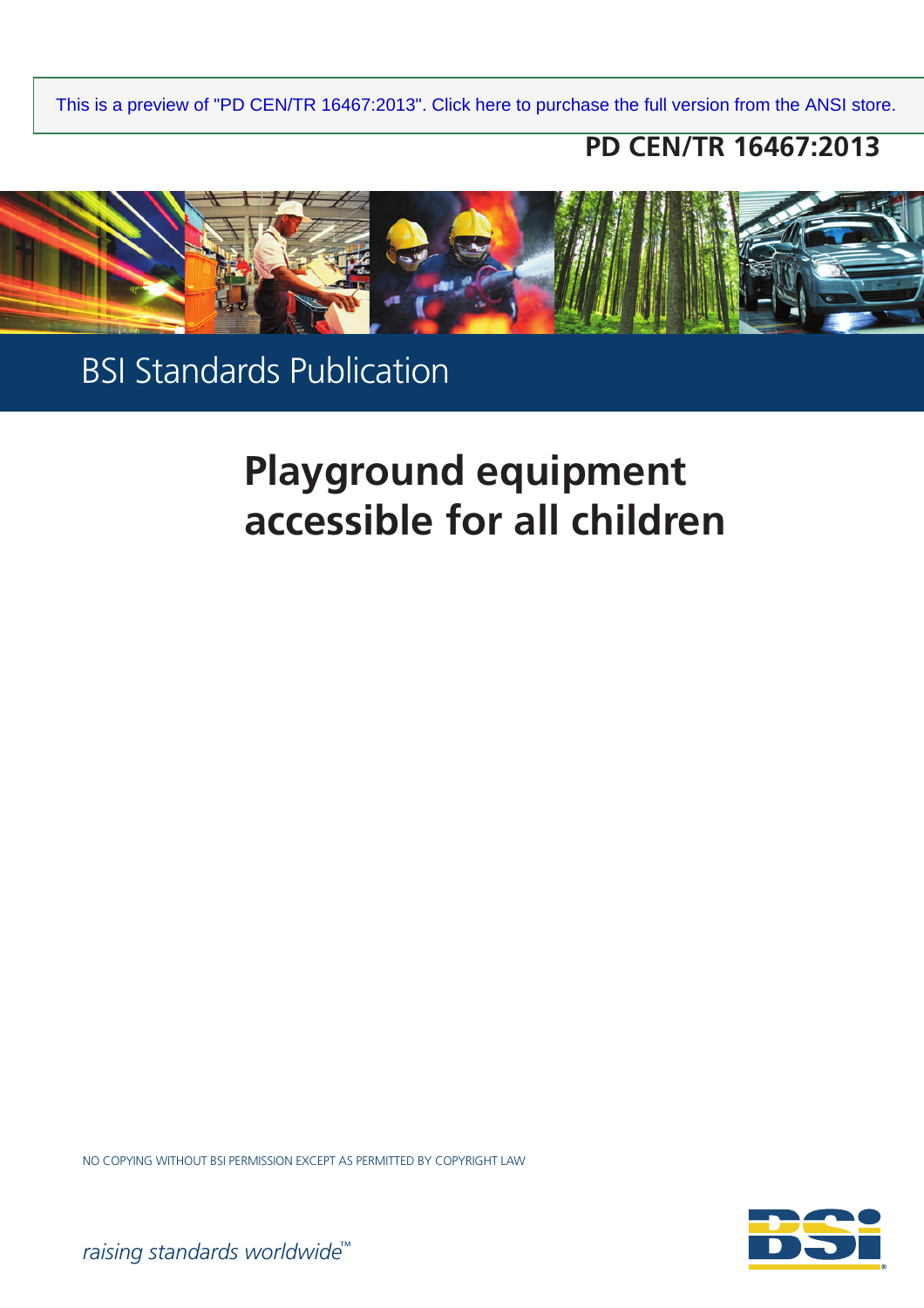This Published Document is the UK implementation of CEN/TR 16467:2013.

The UK participation in its preparation was entrusted to Technical Committee SW/65, Children's playground equipment.

A list of organizations represented on this committee can be obtained on request to its secretary.

This publication does not purport to include all the necessary provisions of a contract. Users are responsible for its correct application.

© The British Standards Institution 2013. Published by BSI Standards Limited 2013

ISBN 978 0 580 82248 3

ICS 97.200.40

**Compliance with a British Standard cannot confer immunity from legal obligations.**

This Published Document was published under the authority of the Standards Policy and Strategy Committee on 30 April 2013.

#### **Amendments issued since publication**

Date Text affected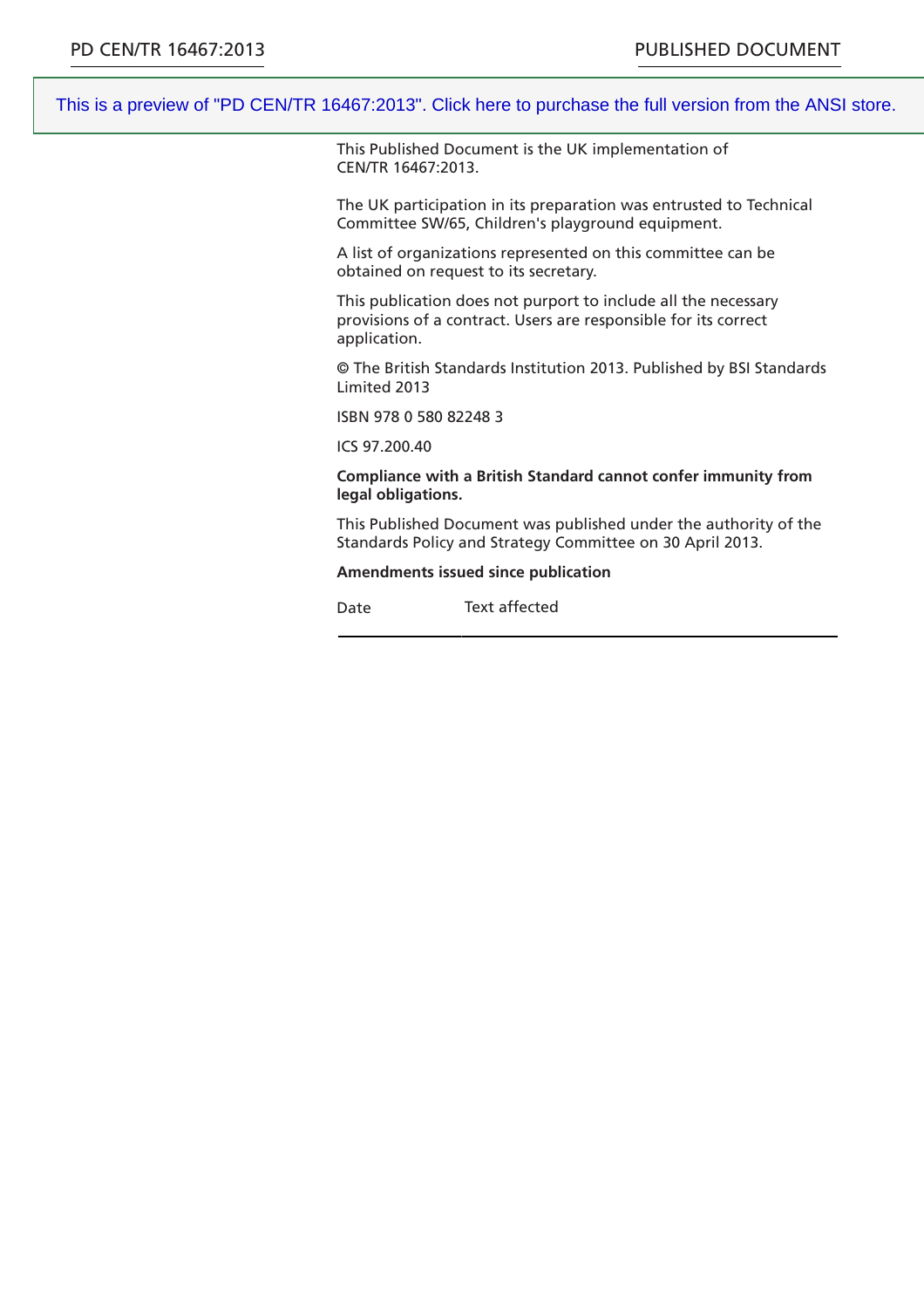#### TECHNICAL DEDODT

#### **CEN/TR 16467**

[This is a preview of "PD CEN/TR 16467:2013". Click here to purchase the full version from the ANSI store.](https://webstore.ansi.org/Standards/BSI/PDCENTR164672013?source=preview)

## TECHNISCHER BERICHT

March 2013

ICS 97.200.40

English Version

## Playground equipment accessible for all children

Équipements d'aires de jeux accessibles à tous les enfants **Barrierefreie Kinderspielplatzgeräte** 

This Technical Report was approved by CEN on 3 December 2012. It has been drawn up by the Technical Committee CEN/TC 136.

CEN members are the national standards bodies of Austria, Belgium, Bulgaria, Croatia, Cyprus, Czech Republic, Denmark, Estonia, Finland, Former Yugoslav Republic of Macedonia, France, Germany, Greece, Hungary, Iceland, Ireland, Italy, Latvia, Lithuania, Luxembourg, Malta, Netherlands, Norway, Poland, Portugal, Romania, Slovakia, Slovenia, Spain, Sweden, Switzerland, Turkey and United Kingdom.



EUROPEAN COMMITTEE FOR STANDARDIZATION COMITÉ EUROPÉEN DE NORMALISATION EUROPÄISCHES KOMITEE FÜR NORMUNG

**Management Centre: Avenue Marnix 17, B-1000 Brussels** 

© 2013 CEN All rights of exploitation in any form and by any means reserved worldwide for CEN national Members.

Ref. No. CEN/TR 16467:2013: E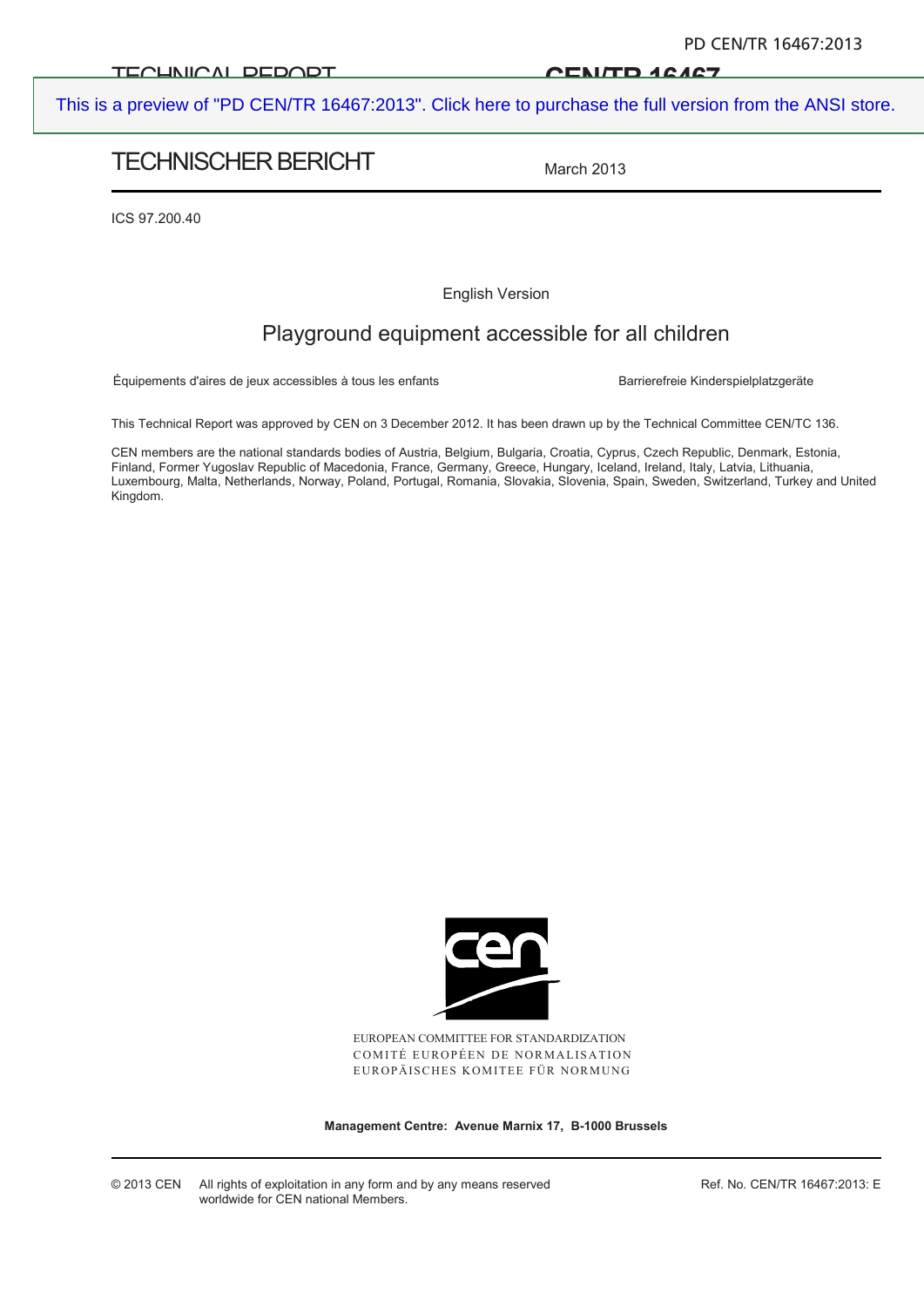Page

## **Contents**

| $\bf{0}$                                                                                   |  |  |
|--------------------------------------------------------------------------------------------|--|--|
| 1                                                                                          |  |  |
| $\mathbf{2}$                                                                               |  |  |
| $\mathbf{3}$                                                                               |  |  |
| $\overline{\mathbf{4}}$                                                                    |  |  |
| 5                                                                                          |  |  |
| 6                                                                                          |  |  |
| $\overline{7}$                                                                             |  |  |
| Annex A (informative) Prevalence and categorising of disability, additional information 17 |  |  |
|                                                                                            |  |  |
|                                                                                            |  |  |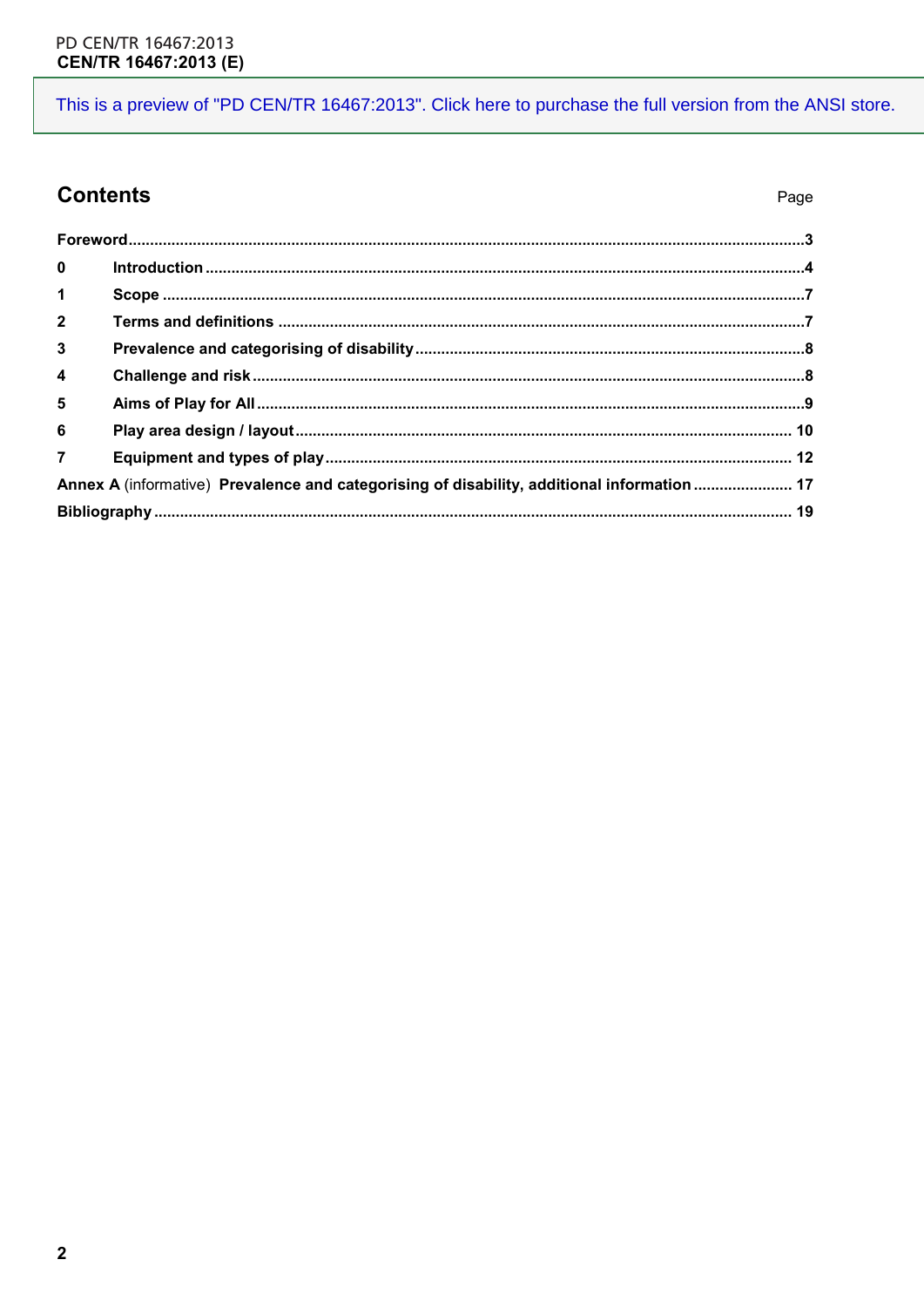## **Foreword**

This document (CEN/TR 16467:2013) has been prepared by Technical Committee CEN/TC 136 "Sports, playground and other recreational facilities and equipment", the secretariat of which is held by DIN.

Attention is drawn to the possibility that some of the elements of this document may be the subject of patent rights. CEN [and/or CENELEC] shall not be held responsible for identifying any or all such patent rights.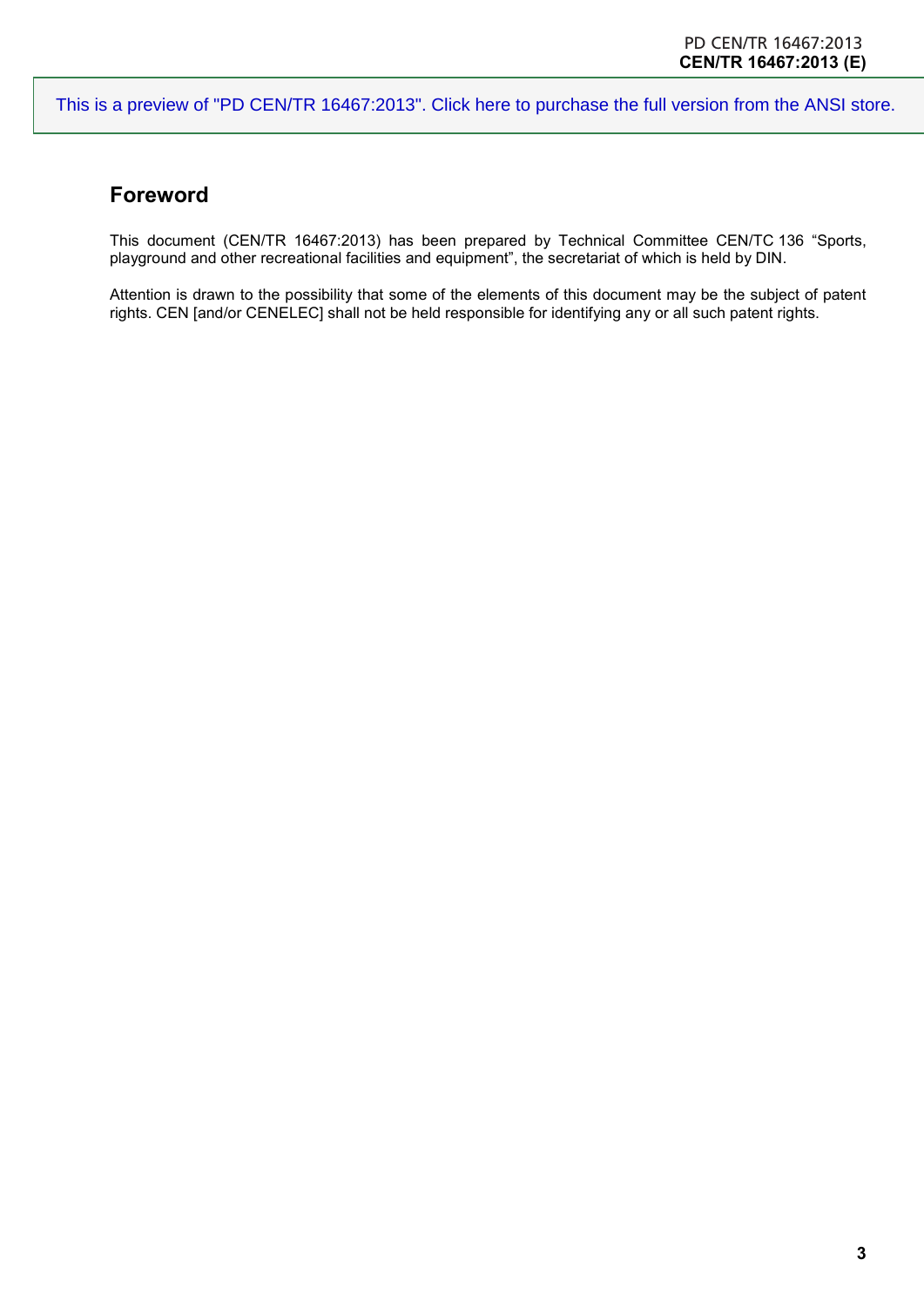## **0 Introduction**

#### **0.1 General**

CEN/TC 136/SC 1 decided in September 2007 to develop a document to support the following statement taken from the introduction of EN 1176-1.

It is also recognised that there is an increasing need for play provision to be accessible to users with disabilities.

Germany made the proposal for a European document, as they had developed a national standard DIN 33942.

This CEN Technical Report is intended to provide guidance only.

#### **0.2 The rights of all children**

The Convention on the Rights of the Child (Office of the United Nations High Commissioner for Human Rights) declares: "States Parties shall respect and promote the right of the child to participate fully in cultural and artistic life and shall encourage the provision of appropriate and equal opportunities for cultural, artistic, recreational and leisure activity". Article 31 recognises the rights of the child to engage in play, and Article 2 states that there should be no discrimination of children irrespective of disability.

Since the introduction of EN 1176 it has been recognised that further guidance should be given on how to provide play spaces that are more accessible for children with disabilities, and encourage children of all abilities to play together. This guidance document aims to do that.

This guidance document will not mean that every play facility will be suitable for every child; the play provider may have many constraints such as a restricted budget or space limitations. However, it is hoped that, by adopting the information provided, all play spaces in some way can become more inclusive.

The document focuses on unsupervised play provision whilst recognising that carers bringing users to the facility will need to make judgements on the appropriateness of the items.

It also recognises that the person bringing the user to the facility may/could have impairments and without the ability to access the playground the non-disabled child may/could be denied the play opportunities provided.

There is a moral and legal duty upon us all to ensure that, whatever their ability, each child has a chance to reach their full potential. This will not come from focusing on the lowest common denominator of ability, but by offering each and every child a level of challenge that they can learn to manage and thus develop their skills and move on to further challenges.

It is recognised that there will always be conflict between the needs of children with different abilities and therefore we need to try to manage this conflict. The priority needs to be inclusion, and the encouragement of all children to come together through play in good quality play environments.

The alternative is exclusion – not only is this incorrect and undesirable but, as stated in "Able to Play" (Kellog Foundation, USA): "This exclusion affects children with disabilities, their siblings, and their families. Further, it affects all other children as they assign status to one another during play – those who contribute during play are expected to be contributors throughout life. This perception is established during childhood and is very difficult to alter as a youth or adult. The consequences of some children being excluded from public playgrounds has the effect of excluding them from the work of children, which sets the stage for how we interact as adults in society."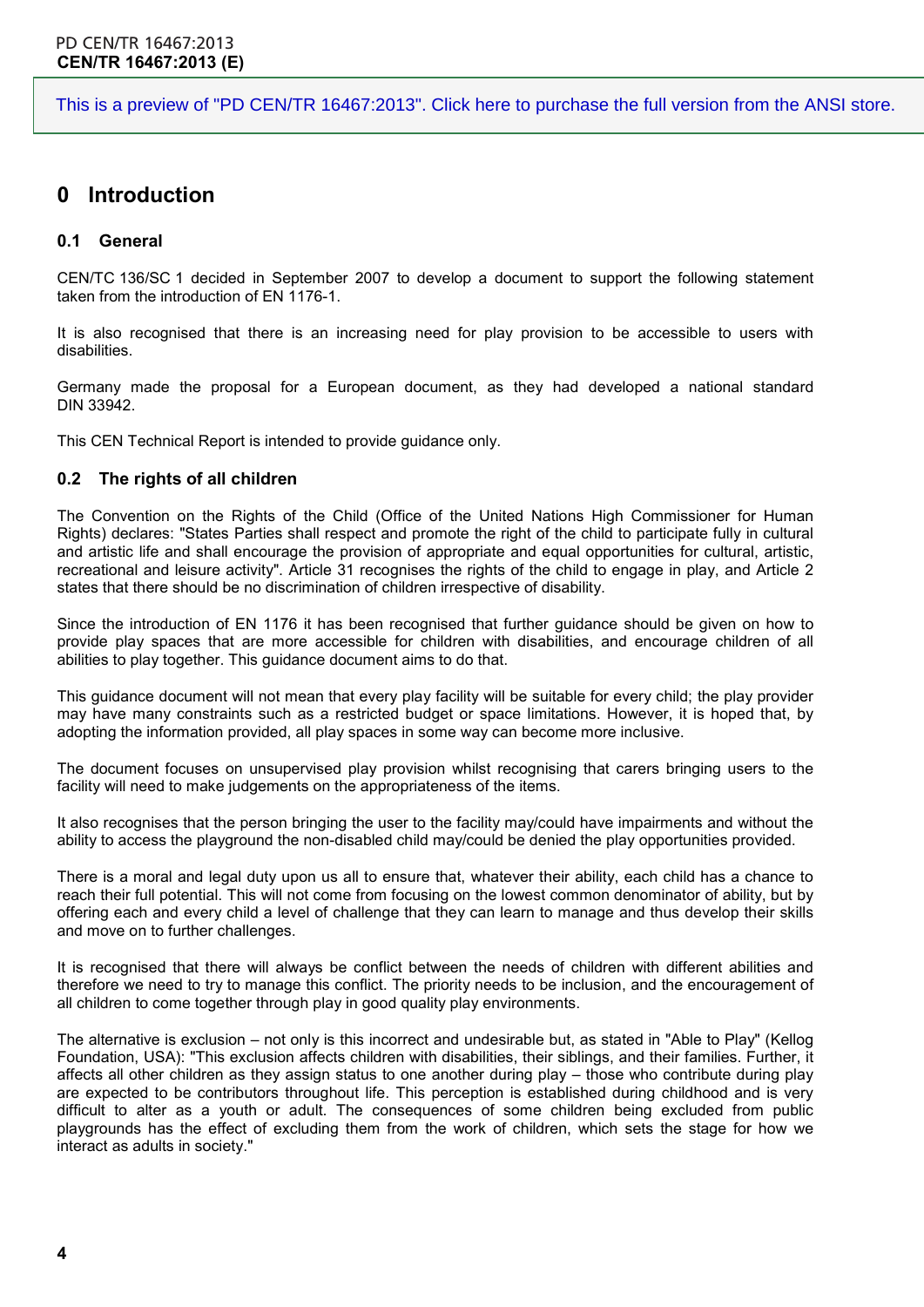#### **0.3 Play for all**

The term "Play for All" is used to emphasise that this document is not about how to create play spaces and play equipment just for disabled children, it is intended to give guidance on how to make play spaces and play equipment accessible to children of all abilities. It asserts moreover that all children are different, and a good play space is one that will offer play opportunities and challenges for both disabled and non-disabled children.

Play for all is play for all children and not just play for specific groups of children with or without specific disabilities. Disabled children also need to be able to play in unsupervised but safe settings alongside their siblings and friends. To achieve this, disabled children need to be fully integrated into society and it is particularly important to create opportunities for this integration within unstructured and unsupervised play environments. Disabled children should be welcomed and encouraged to use play facilities jointly with other children. As such it is important that play areas are not "dumbed down" and that challenging opportunities for very able children are still provided. The need to provide challenging environments for disabled children is just as important if not more so, as quite often the rest of their lives is spent in very closeted environments.

This Technical Report is not intended to be design restrictive and aims to follow the Design For All principles.

"Design for All is design for human diversity, social inclusion and equality. This holistic and innovative approach constitutes a creative and ethical challenge for all planners, designers, entrepreneurs, administrators and political leaders.

Design for All aims to enable all people to have equal opportunities to participate in every aspect of society. To achieve this, the built environment, everyday objects, services, culture and information – in short, everything that is designed and made by people to be used by people – needs to be accessible. convenient for everyone in society to use and responsive to evolving human diversity.

The practice of Design for All makes conscious use of the analysis of human needs and aspirations and requires the involvement of end users at every stage in the design process" (source: EIDD Stockholm Declaration©, 2004).

This document is not about universal access to all play equipment but more about creating places where children of all abilities can play together. If we look to "Developing Accessible Play Space – A good practice guide" (Office of the Deputy Prime Minister, UK Government) we will read: "All children do not need to access play spaces in the same way but they are all fundamentally entitled to go out to play. Good design of public play spaces is needed in order to make this possible. Each child is different – not every piece of equipment in a play space needs to be accessible to every child but access to the social experience of play is key".

This Technical Report does not focus on "impairment specific" issues but hopes to help identify obstacles to play for any child who might wish to access the play space and think about ways to circumvent them. It is also intended to highlight any conflicts between the accessibility issue and the actual requirements of EN 1176.

The UN Convention on the Rights of the Child states that disabled children have the right to be included in their local community and to do the kinds of things that non-disabled children do. Developing accessible play space is about enabling all children to be with and learn from each other. Moreover, enabling disabled children to access play spaces helps them and their families build relationships and neighbourhood networks that can bind communities and promote social inclusion. This is vital as disabled children do not want to be on their own playing by themselves on equipment labelled "disabled equipment"; they want to be out there with their non-disabled peers and brothers and sisters. As one non-disabled boy said "I want to be able to play with my brother. It makes me feel sad when I can play on things, say climbing up and he can't. I like it when he can climb as well, maybe not so high but we are on the same things in the same playground and we can play together." Steven, 12-year-old brother of Martin (see [\[1\]\)](#page--1-0).

#### **0.4 Cost**

Finance for providing accessible play can be an issue, often used as an excuse for not providing better play for all. Any increase in cost as a result of providing more inclusive play areas will be significantly reduced if the needs of all children are recognised from the initial design stage.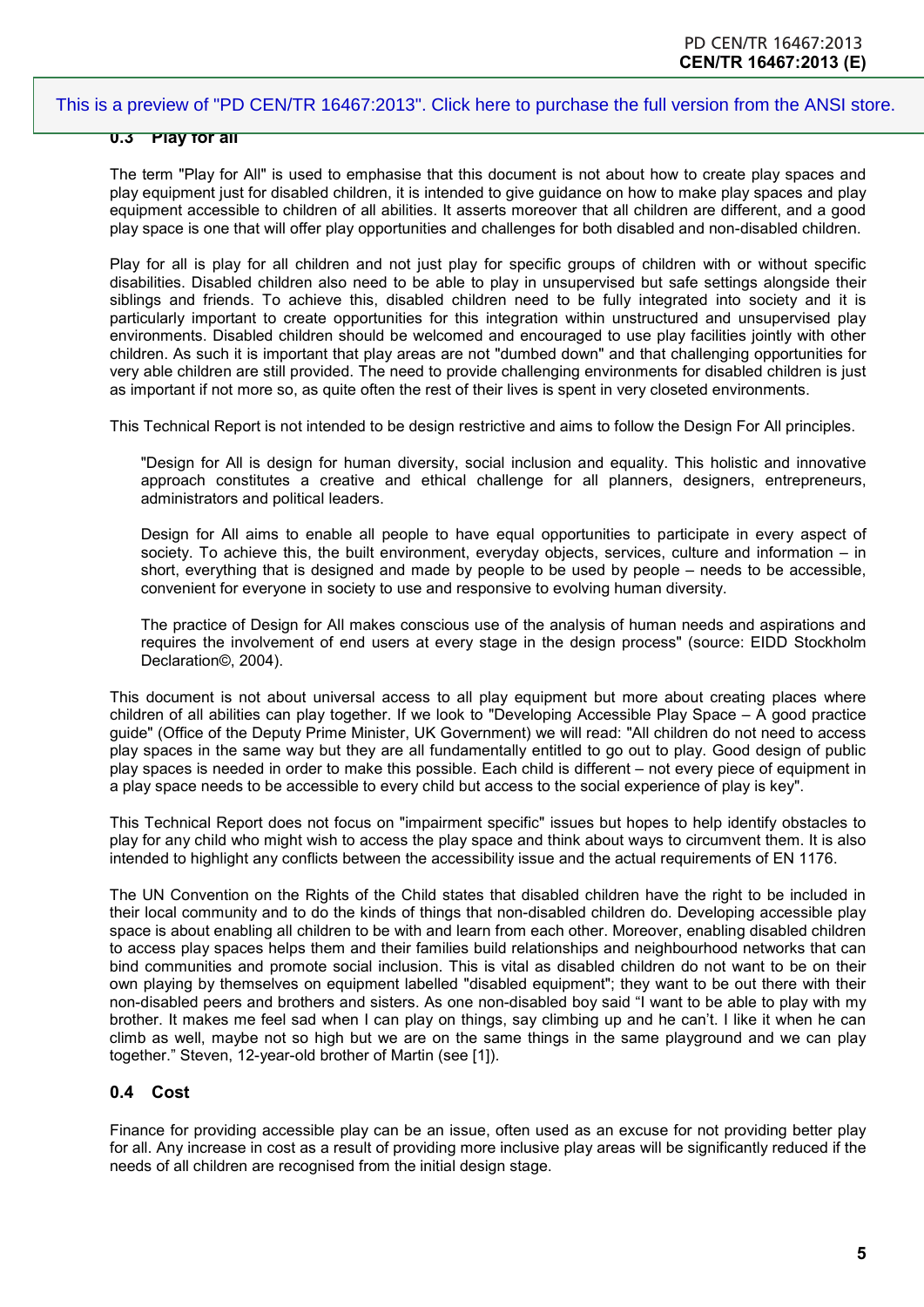#### PD CEN/TR 16467:2013 **CEN/TR 16467:2013 (E)**

#### [This is a preview of "PD CEN/TR 16467:2013". Click here to purchase the full version from the ANSI store.](https://webstore.ansi.org/Standards/BSI/PDCENTR164672013?source=preview)

The sections in the document cover:

- The prevalence and categorising of disability This section covers the complexity of impairments and the importance of not focusing on specific groups such as wheelchair users, when developing open access play spaces. Additional information on this subject can be found in Annex A.
- Challenge and Risk Providing information on the importance of challenge for all children. Having impairment should not prevent children from reaching their full potential through risk taking, and the importance of incorporating this into play spaces.
- The aims of play for all Overall aims and considerations for good inclusive play spaces.
- Play area design and layout Guidance on making play spaces more accessible for all.
- Equipment and types of play Covering equipment choice and general information about encouraging multi use and integration.

Many documents were referenced in the production of this guidance document. These could provide useful additional information for play providers, so they are listed in the bibliography.

Tolerable risk is determined by the search for an optimal balance between the ideal of absolute safety and the demands to be met by a product, process or service, and factors such as benefit to the user, suitability for purpose, cost effectiveness, and conventions of the society concerned. It follows that there is a need to review continually the tolerable level, in particular when developments, both in technology and in knowledge, can lead to economically feasible improvements to attain the minimum risk compatible with the use of a product, process or service.